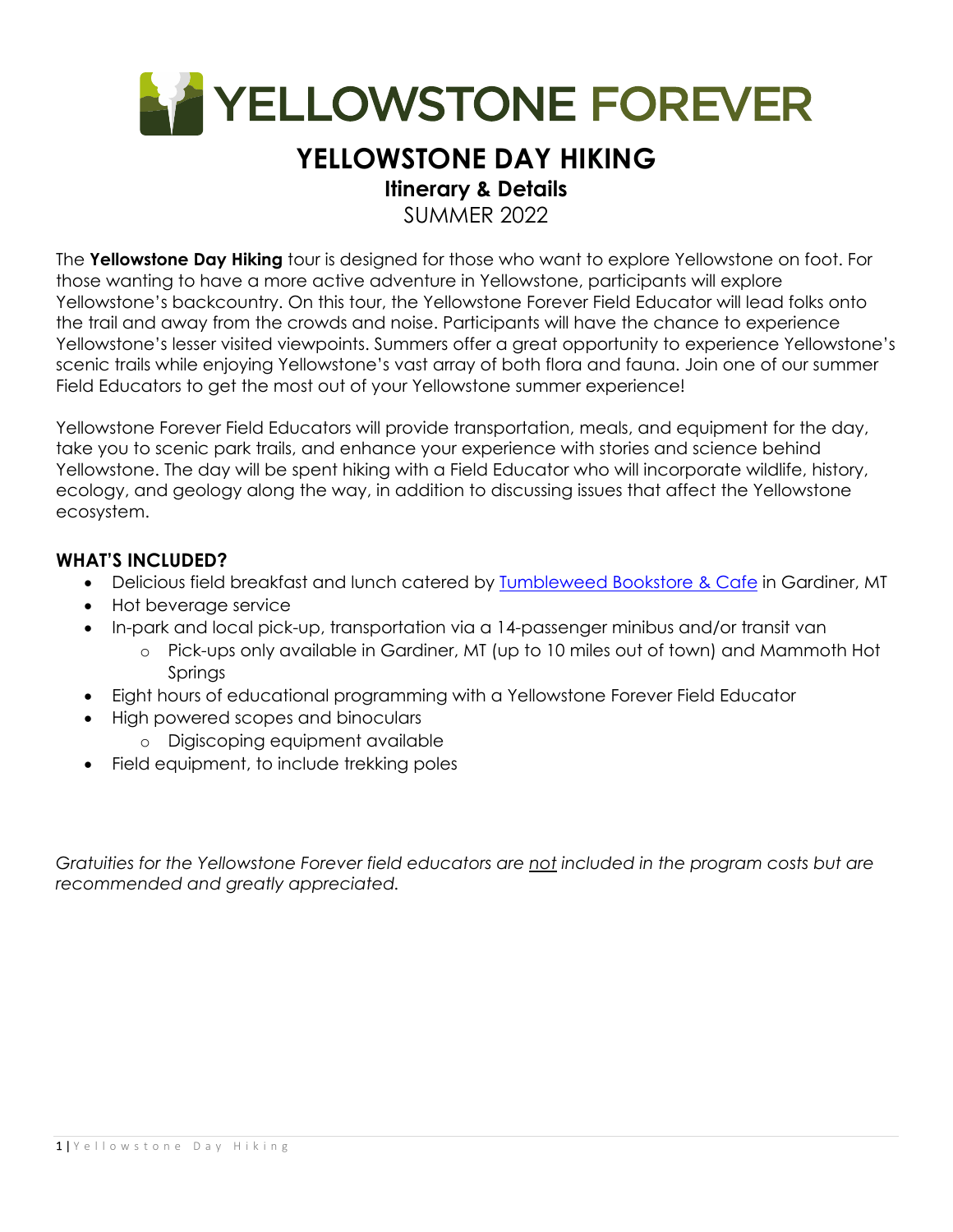### **PROGRAM ITINERARY**

The itinerary is designed to take advantage of the best opportunities in the park, but may be adjusted to adapt to weather conditions, wildlife activity, holidays, and road construction.

The day begins early to beat the day's heat. You'll begin with a short orientation, where the Field Educator will cover the plans for the day and answer any questions the participants may have. Times will vary based upon your selected pick-up time.

| Early morning | Depart for day hike<br>Hot beverage service and box breakfast will be provided<br>Hike<br>Select hike based on participant's desired activity level |
|---------------|-----------------------------------------------------------------------------------------------------------------------------------------------------|
| Mid-day       | Lunch<br>Lunch, in the field, will be provided - location TBD                                                                                       |
| Afternoon     | <b>Return to Gardiner and/or Mammoth Hot Springs</b>                                                                                                |

### **ACTIVITY LEVEL**

#### **How fit do you need to be?**

- This program can be accommodated to the group's desired activity level.
- To learn more about how specific medical conditions can be affected by Yellowstone's environment and our activities, please visit our site page on health information.

**To participate in this program, each participant must fill out and sign a health questionnaire and assumption of risk waiver.** 

### **WHOM TO CONTACT**

**For any questions, concerns, or additional information please contact the following:** 

- Program questions, refunds, and bookings contact Yellowstone Forever at institute@yellowstone.org or 406-848-2400 extension 3
- Road updates, park conditions, and general park information contact Yellowstone National Park Service at https://www.nps.gov/yell/contacts.htm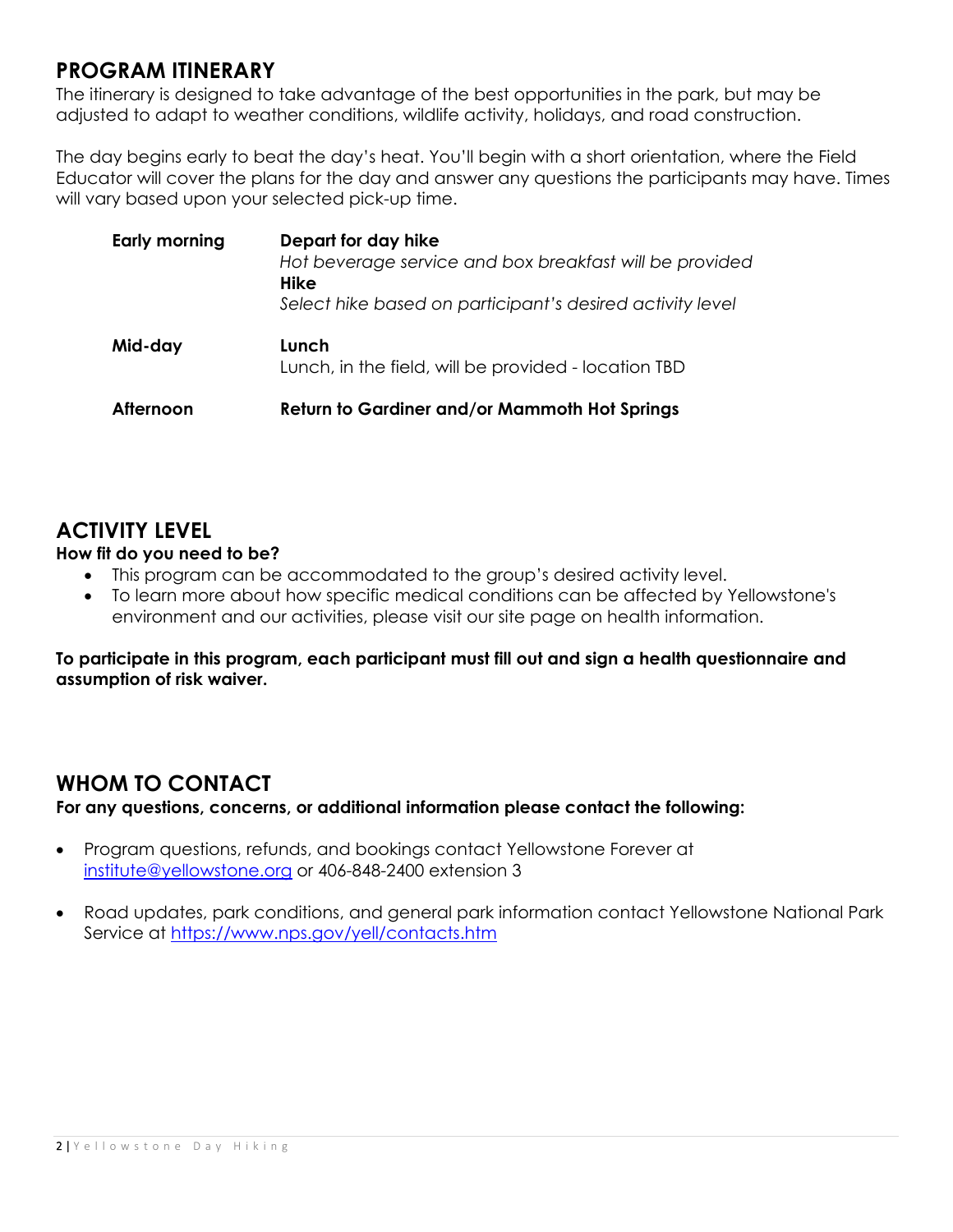## **CANCELLATION AND REFUND POLICY**

The following policies apply to this program if you cancel:

- 60 days or more prior to the start of your package, 100% of your payment will be refunded.
- 30 days or more prior to the start of your package, 50% of your payment will be refunded.
- If you cancel with fewer than 30 days before the start of your program, your full payment will be forfeited.

Please call Yellowstone Forever at 406-848-2400 extension 3 to cancel.

#### **We recommend the purchase of travel insurance to help protect you against financial loss if you must cancel or interrupt your trip due to unforeseen circumstances.**

### **COVID-19 HEALTH & SAFETY**

Yellowstone Forever continues to adopt appropriate sanitization measures as prescribed by the Centers for Disease Control and Prevention (CDC). Guests are encouraged to refer to this respected resource when making near-term travel plans.

Yellowstone Forever is in frequent contact with local authorities and partners such as county health departments and the National Park Service to continually monitor the situation on a regional level. We are closely monitoring government policy changes, CDC guidelines, government mandates, and public health advancements, and will continue to make changes as necessary and appropriate to operations.

These protocols have been updated as of September 2021, please visit our website: https://www.yellowstone.org/covid-19-health-safety/ for up-to-date protocols and information.

#### **COVID-19 guidelines for program participants:**

- Program participants should stay home if they are feeling any COVID-19 symptoms.
- At the beginning of each program participants will be asked the following screening questions. If a participant answers "yes" to any of these questions they will not be permitted to attend a Yellowstone Forever course.
	- o "Have you had a fever of over 100.4 °F or experienced shortness of breath or coughing in the last 10 days?"
	- o "Have you been in contact with any individual known to have tested positive for COVID-19 within the last 14 days?"
- Each participant will have their temperature taken upon arrival of each program day. If a participant has a fever, they will not be permitted on the program.
- All participants, instructors, guest speakers, and program volunteers are required to wear masks indoors and in vehicles. Masks will not be required during hikes but will be recommended during outdoor stops where six feet of distance cannot be observed.
- Participants should bring their own mask(s).
- Participants will be asked to maintain social distancing practices during the program.
- Driver and passengers are not allowed to eat or drink on Yellowstone Forever vehicles.
	- o Only the program instructors are permitted to serve lunch, snacks, and drinks to participants. No food or drink self-service will be available while on the program.
- Each vehicle will be disinfected before and after each trip.
- Spotting scopes and binoculars will be disinfected between programs.
	- o Digiscoping (phone or tablet attached to a scope) will be available so that participants can view without touching the scope, if so desired.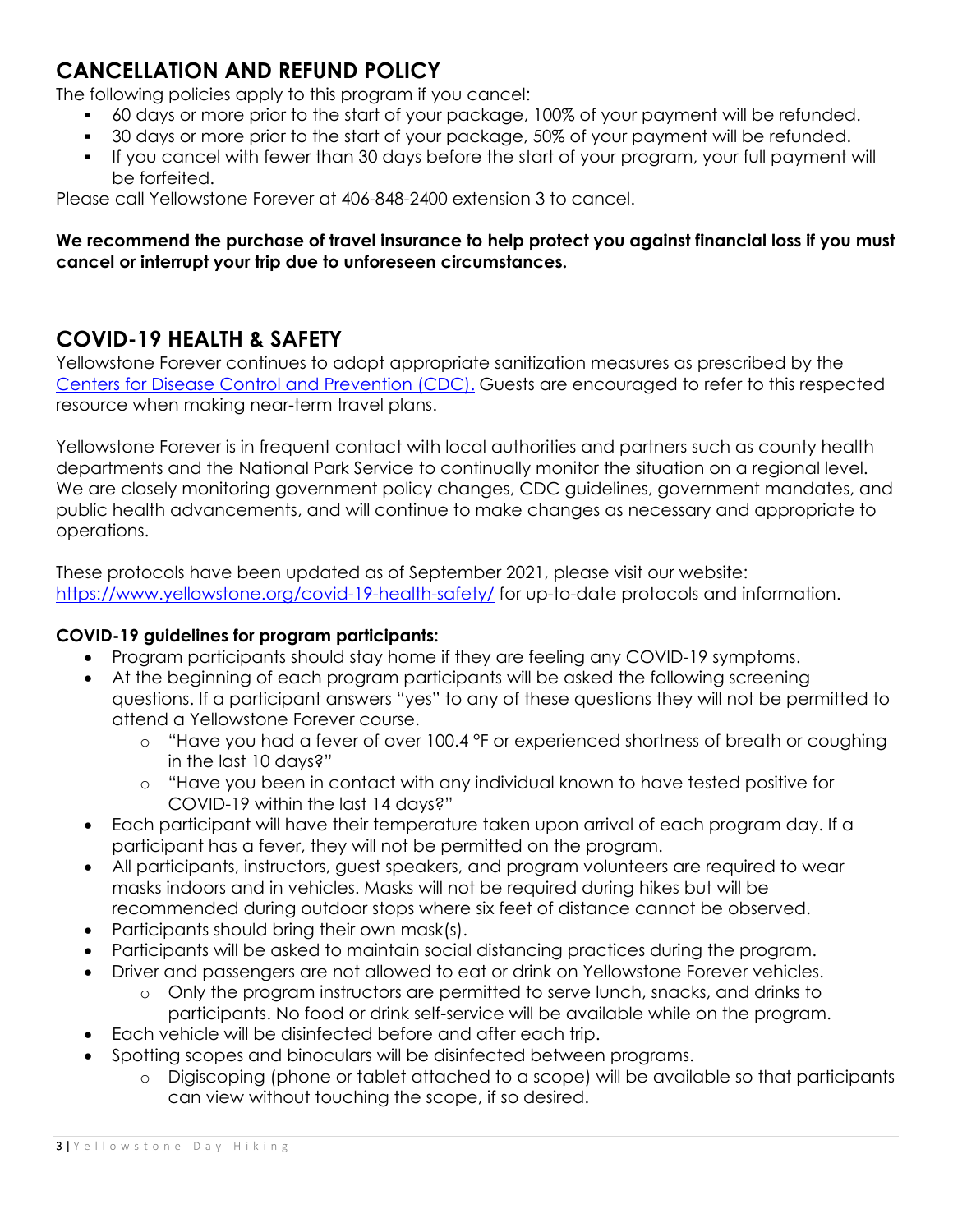## **GENERAL EQUIPMENT & CLOTHING LIST**

Much of the program time will be spent outdoors, and participants should be prepared for a variety of mountain weather conditions and temperatures. Appropriate clothing, equipment, and footwear are important. Summer temperatures can range from below freezing in the mornings to 85° Fahrenheit in the afternoons. The layered use of garments for protection against the wind, sun, and temperature extremes should guide clothing choices. **\*The Field Educator will be carrying a first aid kit, bear spray, and emergency communication device.**

#### **Equipment:**

- **Mask,** facial masks will be required to wear in all vehicles and facilities, and outdoors where social distancing is not possible
- **Hand Sanitizer**
- **Daypack,** with enough capacity to carry extra clothes, water, lunch, camera, binoculars, etc.
- **Water bottle,** for our hiking programs, it is recommended to bring at least two liters of water with you for the day's activities
- **Sunglasses**
- **Sunscreen/Lip protector,** sun at high altitude can burn unprotected skin quickly
- **Optics, camera and binoculars**

#### **Clothing:**

- **Insulating underwear**, capilene, polypropylene, wool, or similar wicking fabric
- **Midweight insulating layer**, a light synthetic fleece or wool shirt/pullover
- **Heavyweight insulating layer,** wool, down, or heavy-weight fleece jacket
- **Waterproof and windproof outer layer,** lightweight and breathable, jackets and pants
- **Pants,** wool, fleece pants are preferred, no cotton
- **Hat**, both a brimmed sun hat and an insulating hat for cool weather
- **Gloves,** lightweight glove liners and a pair of wool/fleece gloves or mittens
- **Socks,** specifically designed for hiking, that wick moisture
- **Hiking boots that provide stability and traction** make sure they are broken in, comfortable, and do not cause hot spots or blisters

### **ABOUT YELLOWSTONE FOREVER**

#### **Park Stores**

Yellowstone Forever park stores feature more than 900 books, maps, and videos to help participants plan their visit, along with a wide selection of shirts, hats, and other logo items. Yellowstone Forever members receive a 15% discount on merchandise online or at any of the locations in and around Yellowstone. Proceeds directly support Yellowstone.

Visit: shop.yellowstone.org

#### **Membership Program**

Yellowstone Forever members directly fund visitor education and park preservation. Benefits include:

- Seasonal lodging discounts throughout Yellowstone National Park.
- 15% discount on merchandise at all Park Stores locations, including the online store, Yellowstone National Park Lodges gift shop and Yellowstone General Stores. Exclusions apply.
- Discounts at over 400 participating public land stores across the country.
- A library card for the Yellowstone Heritage and Research Center.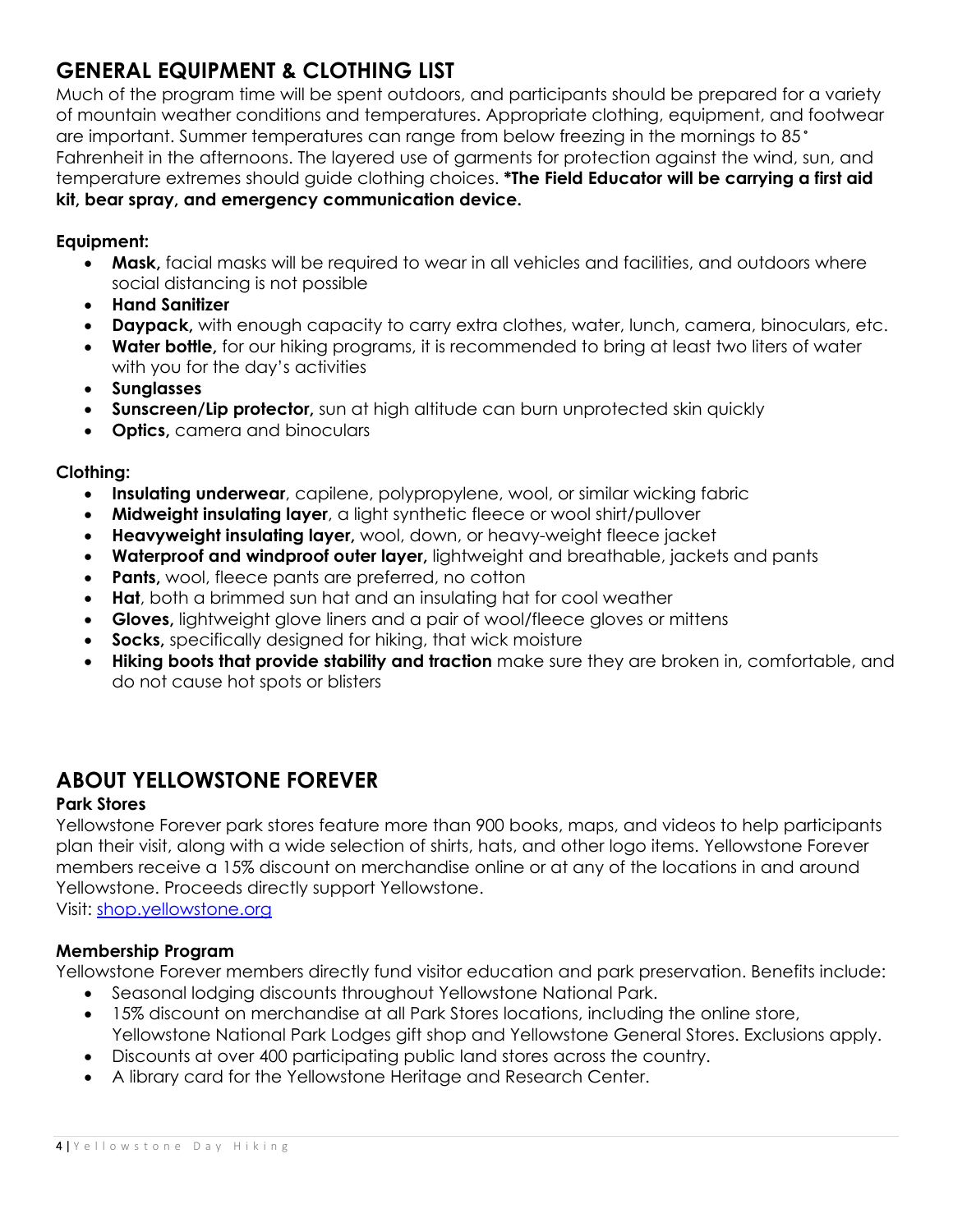### **CODE OF ETHICS**

Yellowstone Forever is committed to demonstrating a high standard of appropriate and ethical behavior in Yellowstone. As a participant on a Yellowstone Forever program, participants will adhere to the following Code of Ethics. In addition to the ethics highlighted below, the Yellowstone Forever abides by all National Park Service rules and regulations, in addition to practicing Leave No Trace guidelines for traveling responsibly in the wilderness.

**Observing wildlife:** Groups will do their best to have as little impact on wildlife as possible. Animals will be observed from a distance, using high-powered spotting scopes to help keep the group presence from affecting their behavior. Participants should not expect to get close-up photographs of wildlife. Yellowstone Forever adheres to National Park Service regulations by keeping a minimum distance of 25 yards from bison, elk, bighorn sheep, deer, moose, coyotes, and nesting birds and 100 yards from bears and wolves. Wildlife will not be enticed with food, animal calls, or any actions that change their behavior.

**Leave what you find:** It is illegal to remove natural or cultural artifacts (plants, animals, bones, rocks, etc.) from Yellowstone. Yellowstone Forever educators have permission from the National Park Service to manipulate plants, rocks, bones, etc. for educational purposes and will return them to their natural positions and locations.

**General etiquette:** Yellowstone Forever groups will be considerate of other visitors and respect the quality of their experience. Voices and vehicle sounds carry great distances and affect both wildlife and people—remaining silent or very quiet while watching wildlife lets the sounds of Yellowstone (including wolf howls) prevail.

**Roads and vehicles:** Expect wildlife on the road and drive at or below the posted park speed limits. When stopping to observe wildlife or other park features, Yellowstone Forever field educators will move vehicles entirely off the road. If there is no safe pullout available, educators will drive to the next safe place and walk back to observe the wildlife. Yellowstone Forever will not stop in the middle of the road and should a traffic jam develop because of the group's activities, the activity will cease.

**Properly dispose of waste:** Participants will pack out all trash, leftover food, and litter. Field Educators will discuss techniques for properly disposing of human waste in the field.

**Traveling lightly:** When hiking or walking in Yellowstone, groups will use existing trails and boardwalks. Hikers will follow appropriate techniques when walking off-trail - walking around muddy or wet places in the trail increases erosion and negatively affects the resource; proper equipment is essential to hiking ethically. Participants should come adequately prepared with the equipment listed for the program and should expect to walk through mud, snow, or puddles in the trail.